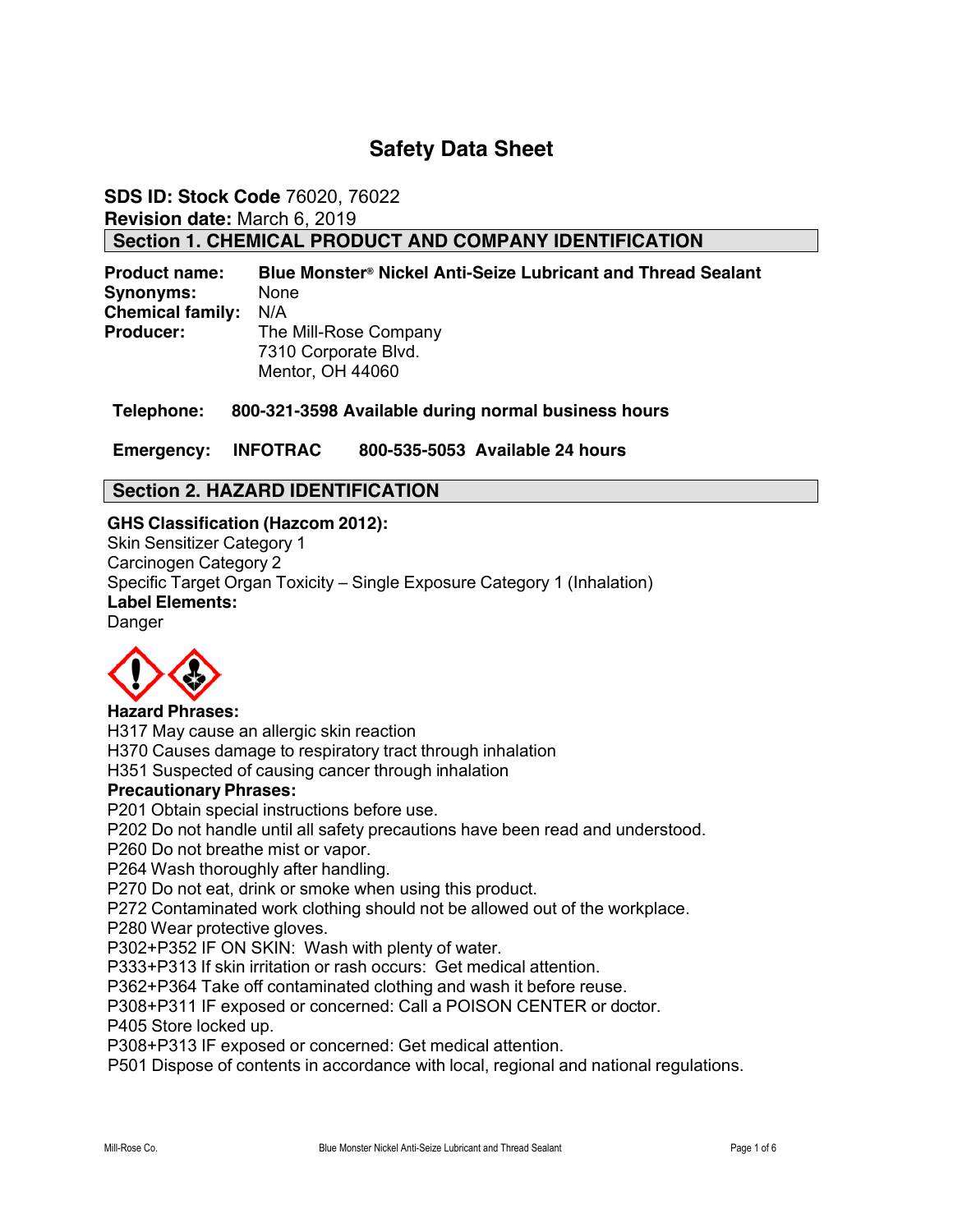## **Section 3. COMPOSITION / INFORMATION ON INGREDIENTS**

#### **Material information:**

| <b>Name</b>                                               | CAS No.    | Weight %  |
|-----------------------------------------------------------|------------|-----------|
| Nickel Powder                                             | 7440-02-0  | 20-30     |
| Graphite                                                  | 7782-42-5  | $15 - 25$ |
| Distillates (petroleum), hydrotreated heavy<br>naphthenic | 64742-52-5 | 40-60     |
| Rust inhibitor                                            | Mixture    | $1-5$     |
| Aluminum Powder                                           | 7429-90-5  | 1-5       |

**\****Note: The above weight percentages are represented in ranges as estimates. Due to variation among production batches, component percentages may vary.*

#### **Section 4. FIRST AID MEASURES**

| Inhalation: | Not likely under normal conditions of use. If using in high temperature<br>applications where thermal decomposition is likely, use a local exhaust to<br>remove fumes. If dizziness or irritation occurs, seek fresh air. |
|-------------|---------------------------------------------------------------------------------------------------------------------------------------------------------------------------------------------------------------------------|
|             |                                                                                                                                                                                                                           |

- **Skin contact:** Wash thoroughly with plenty of water. Get medical attention if irritation persists.
- **Ingestion:** If large amounts ingested, seek medical attention.
- **Eye contact:** Flush eyes with water, holding the eyelids apart. Get medical attention if irritation develops or persists.

### **Most Important symptoms and effects, both acute and delayed:**

Skin contact may cause an allergic reaction. Inhalation of vapors or mist may cause respiratory irritation. Suspected of causing cancer. Risk of cancer depends on duration and level of exposure.

**Indication of any immediate medical attention and special treatment needed**: Immediate medical attention generally not required.

## **Section 5. FIREFIGHTING MEASURES**

| <b>Suitable</b><br>extinguishing<br>media: | Use foam, carbon dioxide or dry chemical.                                                                                                                                                                                                                                                                                                                                                                                                                                                                     |
|--------------------------------------------|---------------------------------------------------------------------------------------------------------------------------------------------------------------------------------------------------------------------------------------------------------------------------------------------------------------------------------------------------------------------------------------------------------------------------------------------------------------------------------------------------------------|
| <b>Specific hazards:</b>                   | This compound will not burn unless it is pre-heated. Water fog may be<br>used to cool the containers but do not spray directly into large containers<br>of burning liquids as frothing may occur. Dense smoke and noxious or<br>toxic fumes may be generated in a fire. The thermal decomposition<br>products are highly dependent on the combustion conditions and may<br>yield oxides of nickel, aluminum and carbon. Noxious or toxic fumes may<br>be generated, some of which may be toxic or irritating. |

**Special protective equipment and precautions for firefighters:** Wear NIOSH approved positive pressure, self-contained breathing apparatus and full protective clothing. Cool fire exposed containers with water.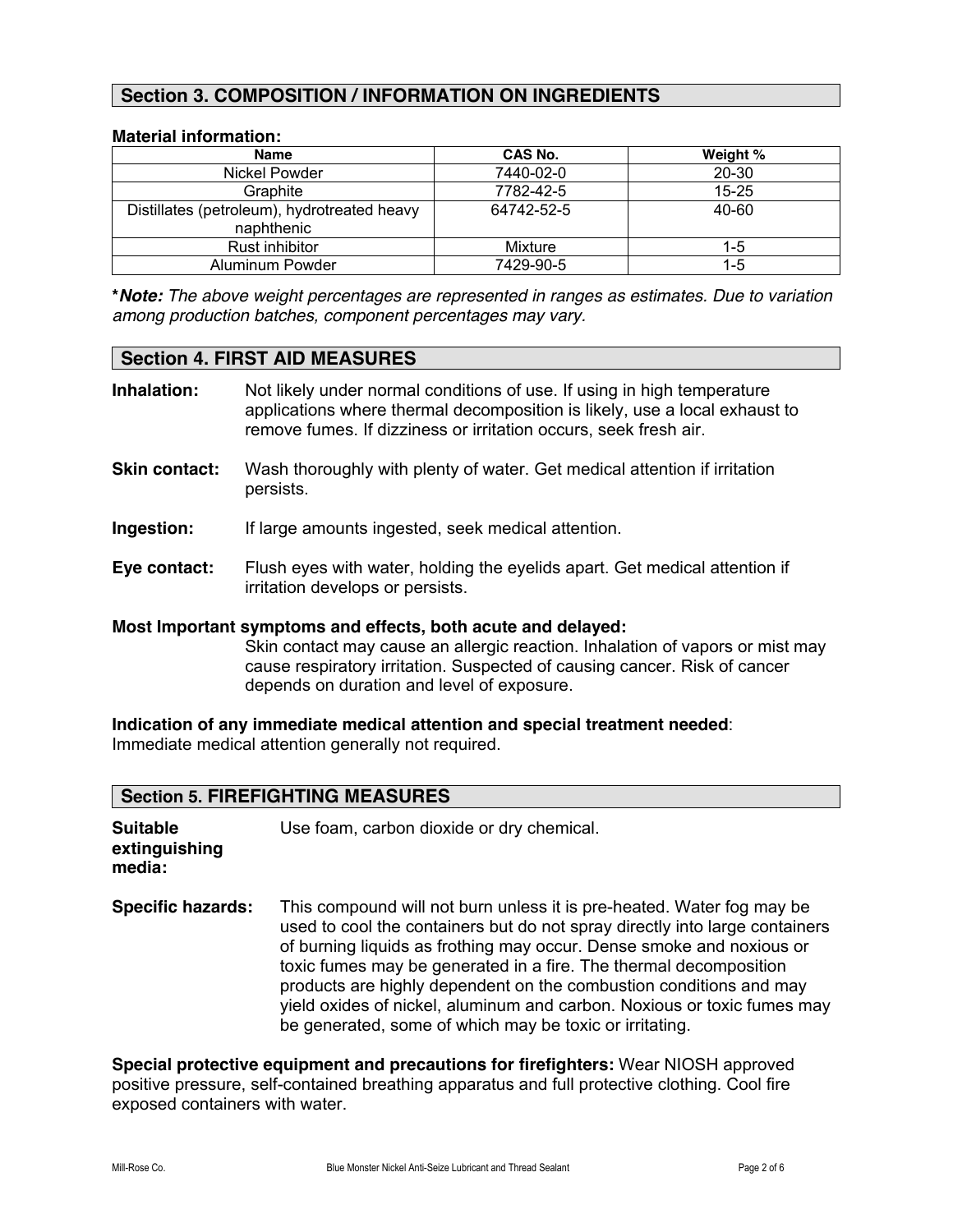|                           |     | <b>NFPA rating: HMIS rating:</b> |  |
|---------------------------|-----|----------------------------------|--|
| Health:                   |     |                                  |  |
| <b>Flammability:</b>      |     |                                  |  |
| Instability/reactivity: 0 |     | O                                |  |
| Other:                    | N/A | A (PPE)                          |  |



## **Section 6. ACCIDENTAL RELEASE MEASURES**

| <b>Personal</b><br><b>Precautions:</b>                   | Wear appropriate personal protective equipment. Use caution: slip hazard.                                                                                                                                                               |
|----------------------------------------------------------|-----------------------------------------------------------------------------------------------------------------------------------------------------------------------------------------------------------------------------------------|
| <b>Large Spill:</b>                                      | Report spills and releases as required to appropriate authorities                                                                                                                                                                       |
| <b>Methods for</b><br><b>Containment</b><br>and Clean up | Because of its viscous nature, this product is not expected to leak or spill.<br>Collect liquid spill with an inert absorbent material and place into a suitable<br>container for disposal. Clean area thoroughly with mineral spirits. |

## **Section 7. HANDLING AND STORAGE**

| Handling: | Avoid contact with eyes. Avoid prolonged skin contact. Do not inhale. Do not |
|-----------|------------------------------------------------------------------------------|
|           | transfer to unlabeled containers.                                            |
| Storage:  | Store away from extreme heat and open flames. Store away from oxidizers.     |

# **Section 8. EXPOSURE CONTROLS / PERSONAL PROTECTION**

### **Occupational Exposure Limits:**

| <b>Name</b>                   | CAS No.    | <b>Exposure Limits:</b>                    |
|-------------------------------|------------|--------------------------------------------|
| Nickel Powder                 | 7440-02-0  | 1.5 mg/m3 TWA ACGIH TLV (inhalable)        |
|                               |            | 1 mg/m3 TWA OSHA PEL                       |
| Graphite                      | 7782-42-5  | 2 mg/m3 TWA ACGIH TLV (respirable)         |
|                               |            | 15 mg/m3 TWA OSHA PEL (total dust)         |
|                               |            | 5 mg/m3 TWA OSHA PEL (respirable fraction) |
| Distillates (petroleum),      | 64742-52-5 |                                            |
| hydrotreated heavy naphthenic |            | 5 mg/m3 TWA ACGIH TLV (inhalable)          |
|                               |            | 5 mg/m3 TWA OSHA PEL                       |
| Rust inhibitor                | Mixture    | None Established                           |
|                               |            |                                            |
| Aluminum Powder               | 7429-90-5  | 1 mg/m3 TWA ACGIH TLV (respirable)         |
|                               |            | 15 mg/m3 TWA OSHA PEL (total dust)         |
|                               |            | 5 mg/m3 TWA OSHA PEL (respirable fraction) |

All exposure limits listed are 8-hour time weighted average (TWA) — except where noted otherwise.

Time Weighted Average (TWA) is an average exposure over the course of an 8-hour work shift.

A Short Term Exposure Limit TWA over the course of 15 minutes.

PEL — Permissible Exposure Limit is the maximum 8-hour TWA concentration of a chemical that a worker may be exposed to under Occupational Safety and Health Administration (OSHA) regulations.

**Engineering measures:** Use with adequate general or local exhaust ventilation to maintain exposure levels below the exposure limits. If the product is used at high temperatures, local exhaust ventilation may be required.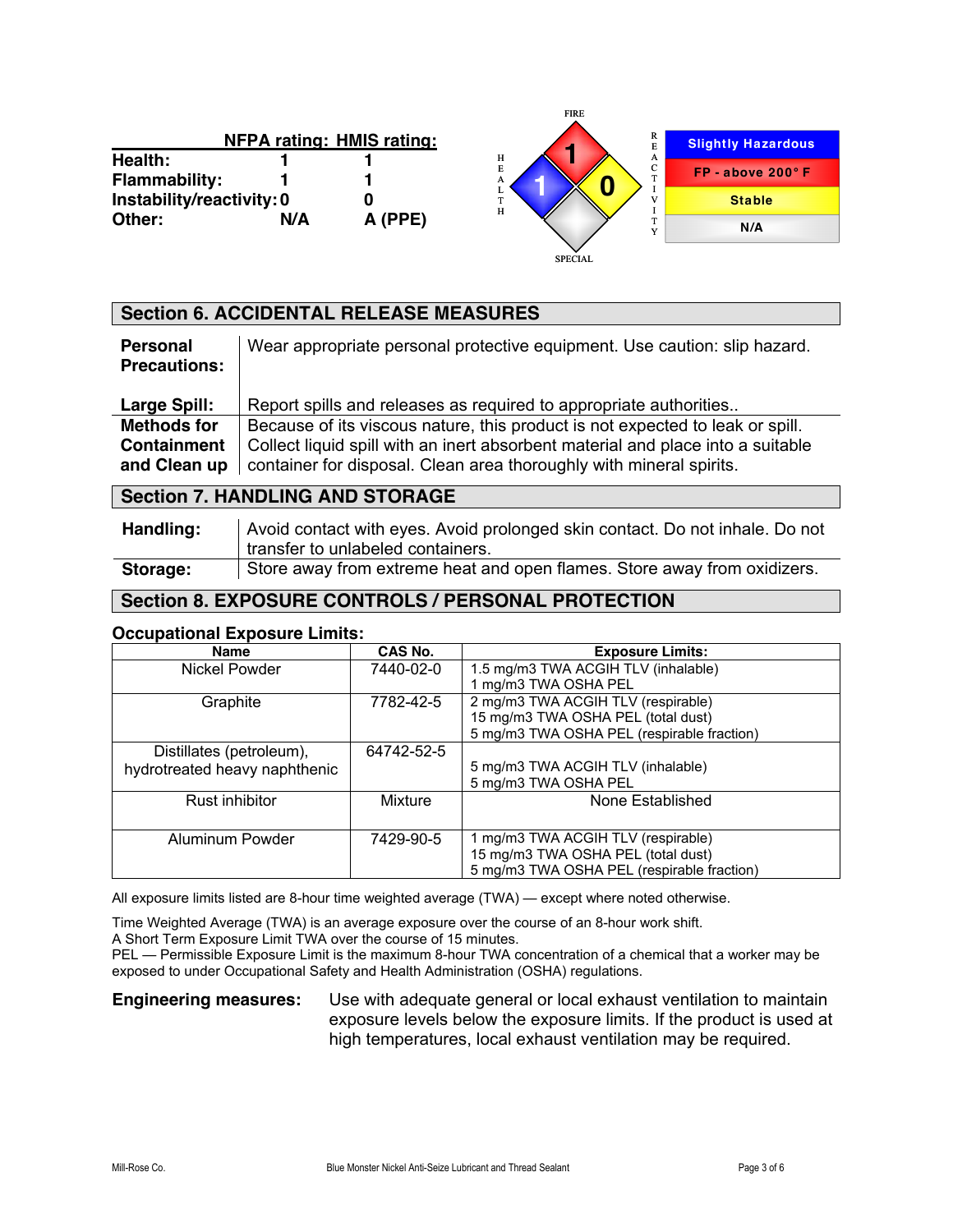## **PERSONAL PROTECTIVE EQUIPMENT**

| <b>Respiratory protection:</b> | In operations where the occupational exposure limits are<br>exceeded, a NIOSH approved respirator with organic<br>vapor/particulate cartridges or supplied air respirator appropriate<br>for the form and concentration of the contaminants should be<br>used. Selection and use of respiratory equipment must be in<br>accordance with OSHA 1910.134 and good industrial hygiene<br>practice. |
|--------------------------------|------------------------------------------------------------------------------------------------------------------------------------------------------------------------------------------------------------------------------------------------------------------------------------------------------------------------------------------------------------------------------------------------|
| Skin and body protection:      | Impervious gloves such as rubber or nitrile recommended where<br>needed to avoid prolonged skin contact.                                                                                                                                                                                                                                                                                       |
| Eye protection:                | Safety glasses or goggles recommended where needed to avoid<br>eye contact.                                                                                                                                                                                                                                                                                                                    |
| <b>Hygiene measures:</b>       | When using, do not eat, drink or smoke. Avoid contact with skin,<br>eyes and clothing. Wash hands immediately after handling the<br>product with soap and water, using a nail brush.                                                                                                                                                                                                           |

# **Section 9. PHYSICAL AND CHEMICAL PROPERTIES**

| Appearance:                                | Metallic gray colored paste |
|--------------------------------------------|-----------------------------|
| Physical state (solid/liquid/gas):         | Solid                       |
| Substance type (pure/mixture):             | Mixture                     |
| <b>Color:</b>                              | Metallic gray               |
| Odor:                                      | Mild petroleum odor         |
| <b>Molecular weight:</b>                   | Not available               |
| pH:                                        | Not available               |
| Boiling point/range (5-95%):               | Not available               |
| Melting point/range:                       | Not available               |
| <b>Decomposition temperature:</b>          | Not available               |
| <b>Specific gravity:</b>                   | 1.2 <sub>1</sub>            |
| Vapor density:                             | Not available               |
| Vapor pressure:                            | Not established             |
| Evaporation rate (Butyl acetate= 1):       | Not available               |
| Flash point, method used:                  | $>$ 350°F (177°C)           |
| <b>Water solubility:</b>                   | Not soluble                 |
| <b>VOC Content:</b>                        | $< 0.5\%$                   |
| <b>Auto-ignition temperature:</b>          | Not available               |
| Flammable limits in air $-$ lower (%):     | Not available               |
| Flammable limits in air $-$ upper $(\%)$ : | Not available               |

# **Section 10. STABILITY AND REACTIVITY**

| <b>Reactivity:</b>                   | Not reactive under normal conditions of use.                       |
|--------------------------------------|--------------------------------------------------------------------|
| Stability:                           | Stable under normal storage and handling<br>conditions.            |
| <b>Possibly hazardous reactions:</b> | None known.                                                        |
| <b>Conditions to avoid:</b>          | Use with strong oxidizing chemicals such as<br>concentrated acids. |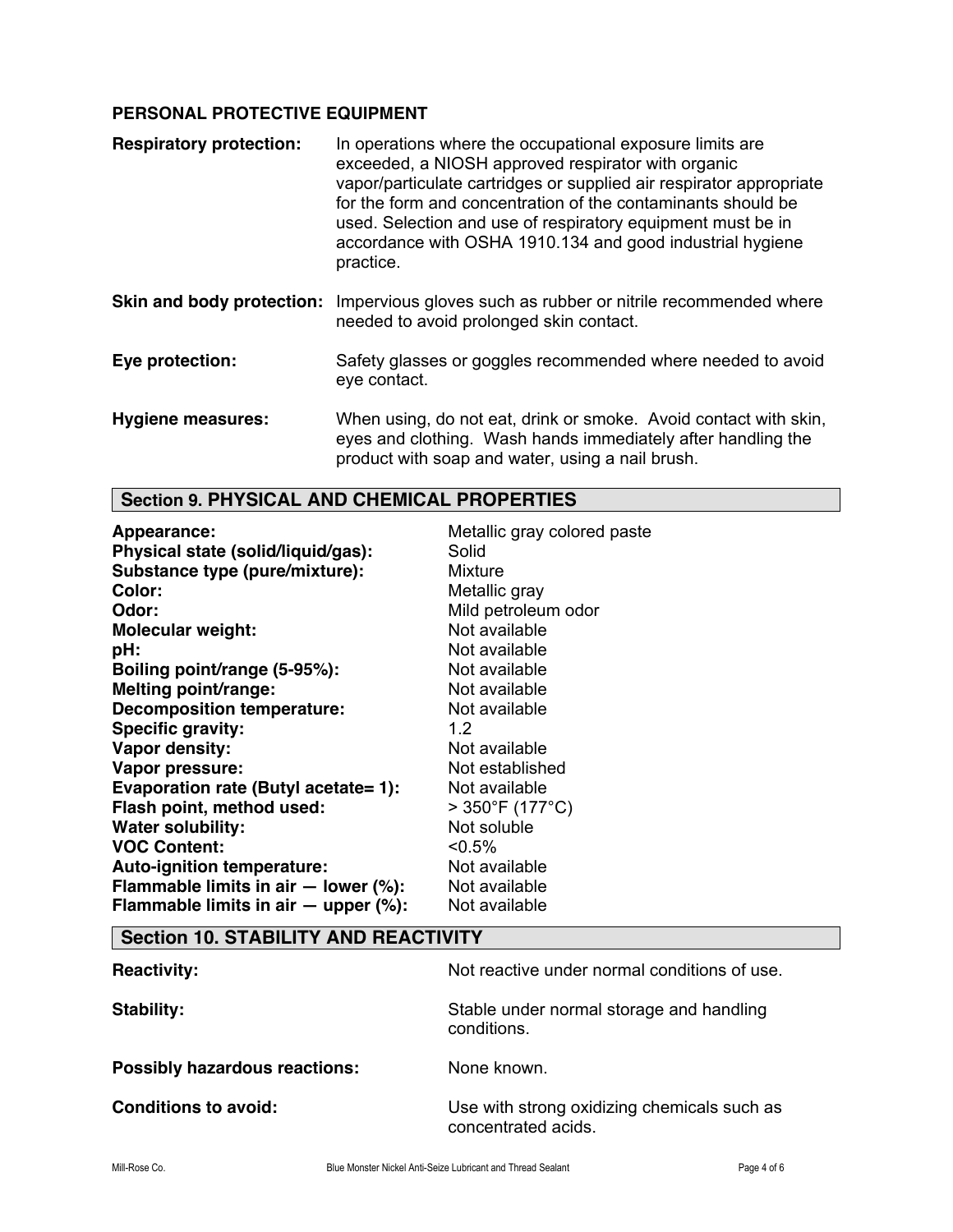**Incompatible Materials: Avoid strong oxidizing agents.** 

**Hazardous decomposition products:** The thermal decomposition products are highly dependent on the combustion conditions and may yield oxides of nickel, aluminum and carbon. Noxious or toxic fumes may be generated, some of which may be toxic or irritating.

### **Polymerization:** Will not occur

## **Section 11. TOXICOLOGICAL INFORMATION**

### **Potential Health Effects:**

**Eye:** May cause mild irritation.

**Skin:** Prolonged contact may cause irritation and drying of the skin. May cause an allergic reaction.

**Inhalation:** No adverse effects expected at ambient temperatures. Inhalation of vapors and fumes from thermal decomposition may cause respiratory irritation and metal fume fever with symptoms of fever and chills.

**Ingestion:** Swallowing may cause gastrointestinal irritation, nausea, vomiting, diarrhea. **Chronic Hazards:** Prolonged inhalation of nickel dust or fumes may cause perforation of the nasal septum and lung damage. Prolonged skin contact may cause an allergic reaction. **Carcinogen Status**: Metallic nickel is classified by IARC as possibly carcinogenic to humans (Group 2B) and by NTP as reasonably anticipated to be a carcinogen. None of the

#### **Product information:**

| Name                                                         | CAS No.    | Inhalation:                               | Dermal:                               | Oral: LD <sub>50</sub>       |
|--------------------------------------------------------------|------------|-------------------------------------------|---------------------------------------|------------------------------|
| <b>Nickel Powder</b>                                         | 7440-02-0  |                                           |                                       | Oral rat LD50 $>$ 9000 mg/kg |
| Graphite                                                     | 7782-42-5  | Inhalation rat LC50 ><br>$2 \text{ ma/L}$ |                                       | Oral rat LD50 > 2000 mg/kg   |
| Distillates (petroleum),<br>hydrotreated heavy<br>naphthenic | 64742-52-5 | Inhalation rat LC50:<br>$2.18$ mg/L       | Dermal rabbit<br>LD50 > 2000<br>mg/kg | Oral rat LD50 $>$ 5000 mg/kg |
| Aluminum Powder                                              | 7429-90-5  | Inhalation rat LC50 ><br>$0.888$ mg/L     |                                       | Oral rat LD50 > 15900 mg/kg  |

 $LD_{50}$  — The concentration of the chemical in air that kills 50% of the test animals in a given time (usually four hours).

## **Section 12. ECOLOGICAL INFORMATION**

**Nickel Powder:** Oncorhynchus mykiss LC50: 15.3 mg/L/96hr, Pimephales promelas NOEC:

0.057 mg/L/32days

**Graphite:** Danio rerio LC50 > 100 mg/L/96hr

**Distillates (petroleum), hydrotreated heavy naphthenic:** Pimephales promelas LL50 > 100 mg/L/96hr.

**Aluminum Powder:** Lepomis cyanellus NOEC > 50 mg/L/96hr

**Persistence and Degradability:** No data available

**Bioaccumulative Potential:** No data available

**Mobility in Soil**: No data available

### **Other Adverse Effects:** None known